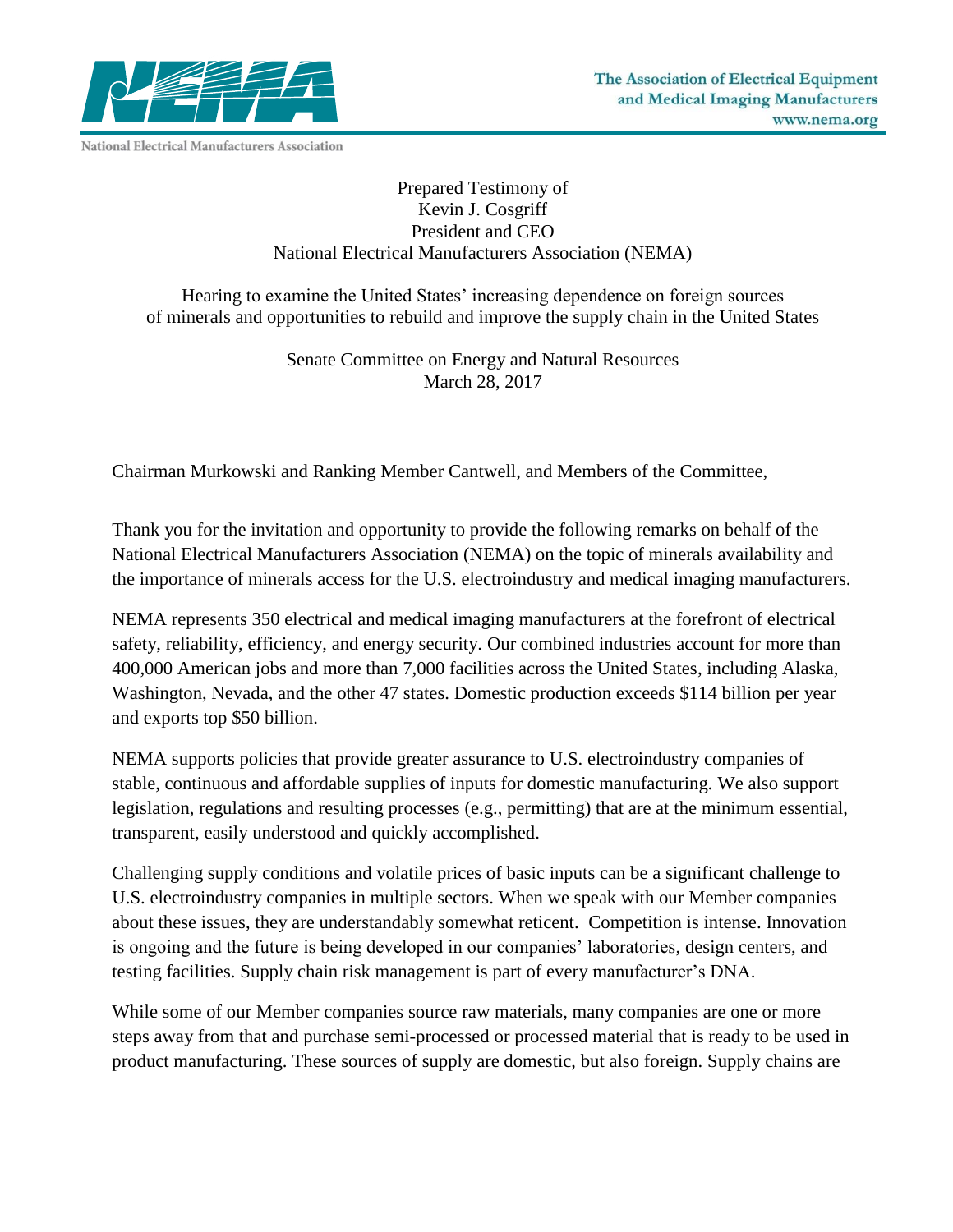"longer than before for many raw materials and other inputs", one of our companies told us as we were preparing this testimony.

A survey of our Member companies found that, in addition to the well-known usage in our industries of elements such as copper, tin, aluminum, and lithium, many of the so-called rare earth elements are used by our companies in products they now manufacture or are developing for the market. While U.S. firms remain dependent on rare earth materials from China, the supply crisis/scare that many of our member companies faced several years ago has improved somewhat, in large part because China has removed its export restrictions. Technological improvement and changes in the market have also had a profound effect in our most affected sectors, energy efficient lighting and permanent magnet applications (lighting, electric motors, renewable energy generation). However, reliance on foreign sourcing of raw and processed rare earth materials remains a point of significant risk depending on the location of that source (e.g., China, Mexico or Canada).

For example, in terms of manufacturing of stationary and mobile energy storage systems, availability of lithium and other materials is essential. As we build and deploy energy storage as well as electrified, intelligent, and connected transportation, manufacturer access to minerals and metals is a fundamental issue to be addressed. U.S. Geological Survey research points to a dependence of greater than 50 percent on foreign sources of lithium, as demand continues to increase.

We are hearing more from our Members about the state of the domestic aluminum manufacturing industry and the primary factors that are leading to constrained conditions. A number of our manufacturers of electrical wire and cable report that previous suppliers have gone out of business or significantly reduced capacity.

There is another substance of critical importance to medical imaging manufacturers and patients on which I would like to provide a brief summary.

Molybdenum-99 (Mo-99), the parent isotope of Technetium-99m (Tc-99m), is used in approximately 40,000 diagnostic medical procedures every day in the U.S. Tc-99m, an ideal radioisotope for certain medical imaging, has a very short half-life and therefore must be produced on a continuous basis to meet the needs of the medical community. Any interruptions in the supply of Mo-99 or in the production of Tc-99m can place patients at great risk of not getting the right test at the right time. Uses of Tc-99m include mainly cardiac diagnostics, diagnosing and monitoring cancer treatments.

The U.S. consumes approximately one-half of the world's supply of Mo-99, but has no domestic source. The reactors around the world are aging and Canada, which used to supply the U.S with half of its needs, ceased routine production in 2016.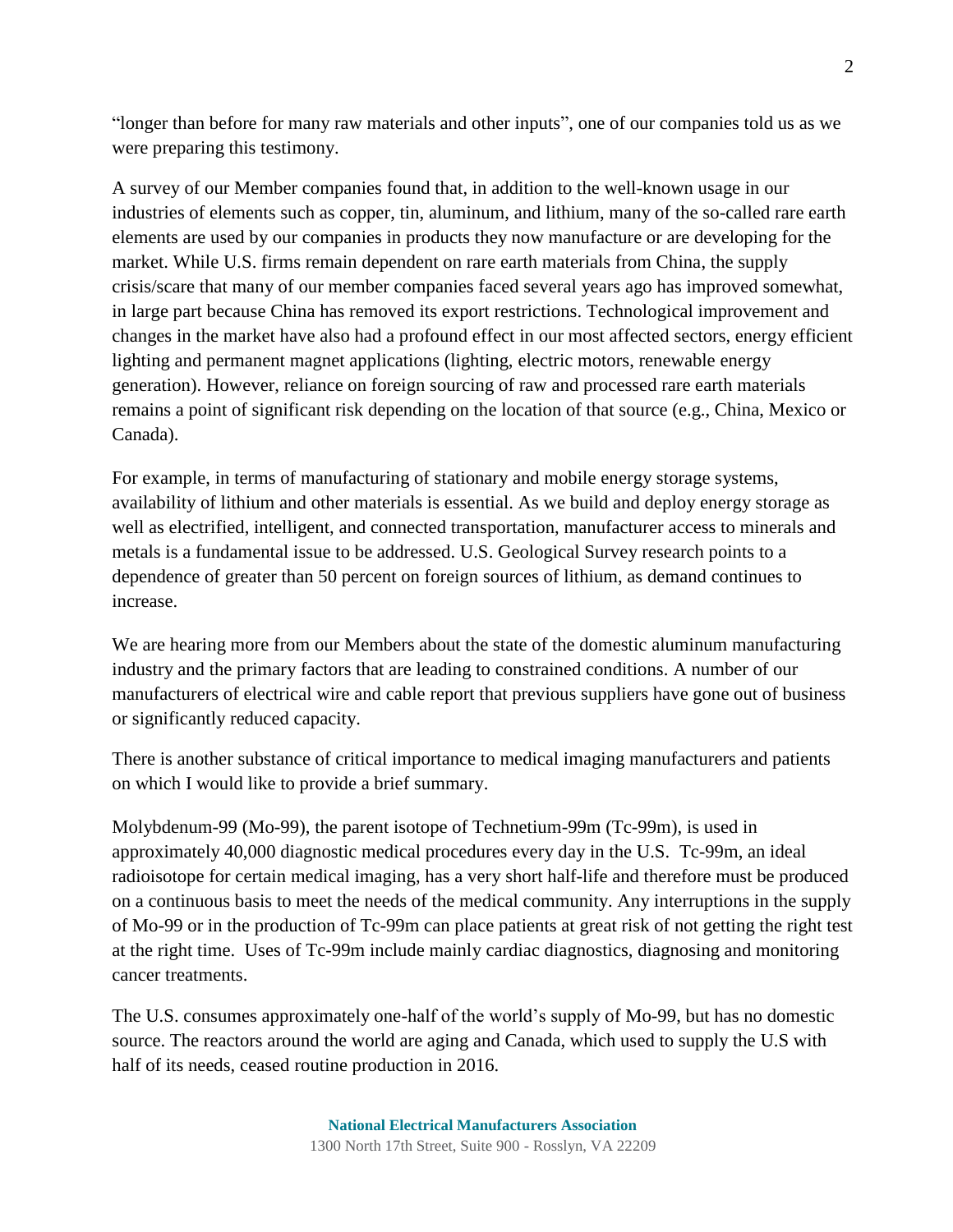Over the past decade, unplanned shutdowns of the world's reactors resulted in shortages impacting supply to drug manufacturers and patients. In 2012, Congress enacted S. 99, the American Medical Isotopes Production Act (AMIPA) of 2011, as part of the Defense Authorization bill. S. 99 addressed some of the technology and waste disposal issues that were obstacles to the development of new Mo-99 production facilities. However, industry must now convert its technology from highly enriched uranium (HEU) to non-HEU sources. While removing HEU from medical isotope production is important for non-proliferation, concern remains that the conversion has placed additional costs on the industry, patients and their providers.

NEMA thanks the Committee for its work on S. 99 and encourages the Committee to use its oversight authority to monitor implementation of AMIPA to ensure a domestic source of Molybdenum-99 that will allow patients to get the right test at the right time.

Returning to the bigger picture, we support the federal role in critical minerals policy, including research and development as well as minerals information and analysis. It is important to add that critical minerals policy is an important support for domestic manufacturers and workers.

We commend the work of the research communities at the Critical Minerals Institute at Ames National Laboratory and the Colorado School of Mines. Partnerships with other institutions, including some of our companies, have helped to accelerate progress and advance the state of knowledge in many areas, including supply diversification, development of substitute materials, more-efficient use of critical materials and the challenges of reclamation and recycling. We were gratified to see CMI announcement earlier this month of a new partnership aimed at lithium-ion battery recycling.

The Minerals Commodity Summaries and other minerals information and analysis work published by the USGS Minerals Information Service is bedrock material that helps inform sources on which NEMA and our industries' economic forecasters rely.

Greater supply chain awareness has inspired many of our companies to institute sustainability programs. These vary by company but can include measures such as diversion from the waste stream during the manufacturing process and reutilization of pre-consumer raw materials, such as poly-vinyl chloride (PVC) and copper, as well as recycling of aluminum and steel products.

However, despite significant efforts to date, many manufacturers' dependence on foreign sources of critical minerals, including rare earths and other raw materials, remains a concern. Companies manage this risk by diversifying sources of supply, if possible, and holding more inventory, both of which can impact operating costs and overall competitiveness. Having access to more secure, price competitive supplies closer to home is desirable.

At the end of the day, the issue we are discussing today is about whether and what U.S. electroindustry and medical imaging companies will be able to manufacture a product and where